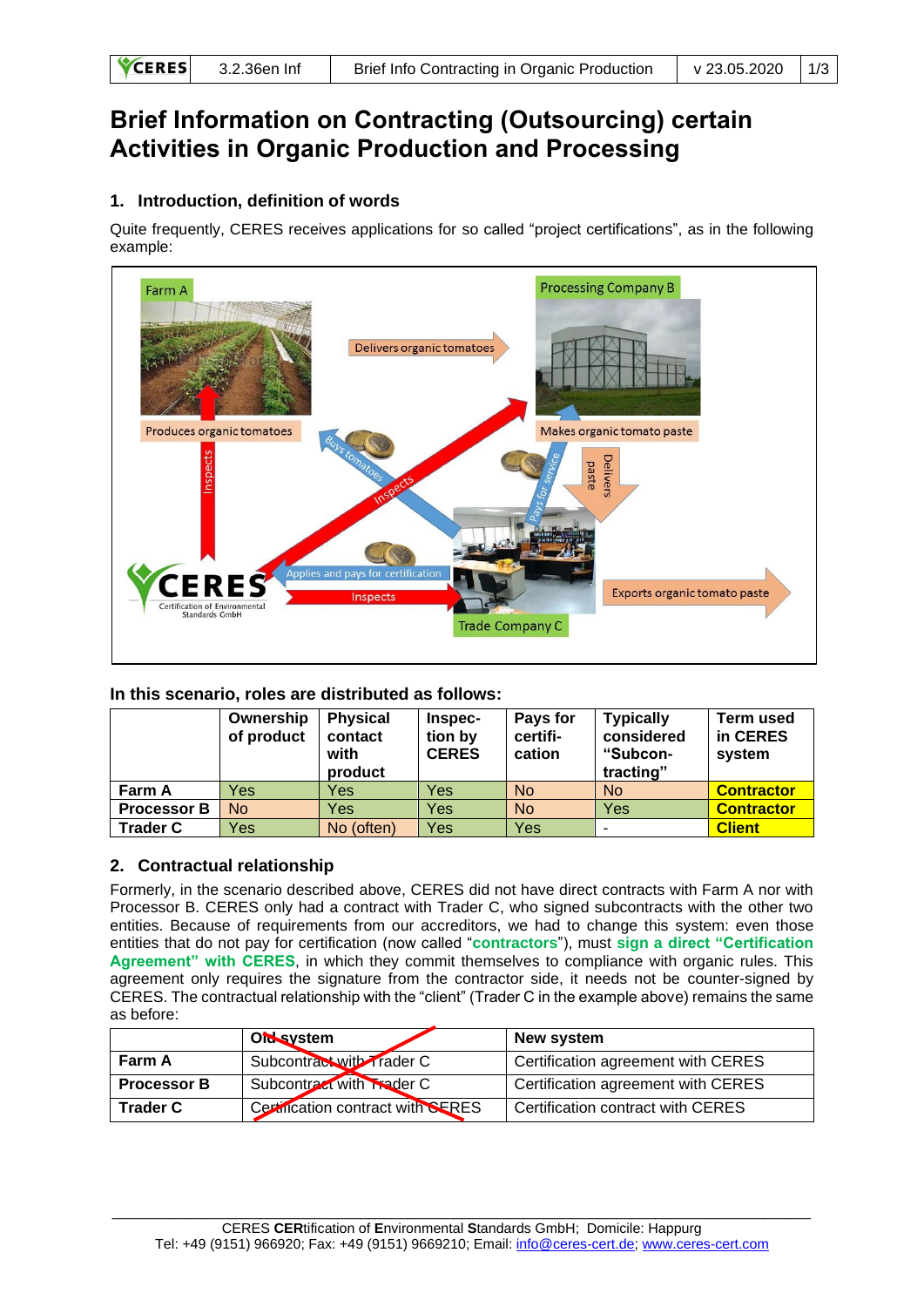

Through Instruction 4009 [\(https://www.ams.usda.gov/sites/default/files/media/4009.pdf\)](https://www.ams.usda.gov/sites/default/files/media/4009.pdf), the NOP among others established a rule that does no longer allow for "contractors" to be on the "client's" certificate: **each certificate can cover only one legal entity**! In the above scenario, there would be three certificates, each of them issued to the name of the entity in charge of the respective activity:

| <b>Trader C</b><br>The following products and activities are certified organic under the US<br>National Organic Program 7 CFR Part 205: |
|-----------------------------------------------------------------------------------------------------------------------------------------|
| Label<br>Growers Area (ha)<br>Quantity<br>(Estimate)<br>Category                                                                        |
| 14 tons<br>Organic                                                                                                                      |
|                                                                                                                                         |

CERES sends the three certificates to the "client" (Trader C). The client under such arrangements normally does not want the contractors to sell organic products on their own. However, it is not CERES' responsibility to prevent this from happening!

When the "client" for some reason cannot be inspected, e.g. because the company is located in a different country, then CERES cannot issue any certificate to the name of this company. In the scenario, above, there would be only a certificate to the name of Farm A, and one to the name of Processor B. The company in this case has two options:

- a. Either show its customers one of the other certificates (normally the one for the final product, i.e. tomato paste in this case)
- b. Or get inspected and certified, either by CERES, or by another certifier that operates in the respective country.

The only **exemption** from this rule are **group** (or "multi-site") **certifications**. When the different involved entities operate under one common system organised by the client and monitored through an internal control system (**ICS**), then one single certificate can be issued for the whole group (see Brief Info on Group Certification).

#### **5. Documentation requirements in case of (sub)contracted organic processing**

The fact of a processor being certified (be it under a "client's" certificate or independently), is not sufficient for ensuring that everything is done properly. As a **minimum, the following documentation** must be available:

- a. If a contractor processes both certified and non-certified products, the contracting party must issue a **written instruction for each lot** ("please process / store / label / pack according to organic standard X"; or "please process using recipe A"; or any other wording preventing ambiguity).
- b. The same applies when the contractor is in charge of **complex activities**, using e.g. different recipes: even if the contractor handles only certified products, detailed written instructions must be issued for each lot.
- c. Upon completion of the job, the contractor must issue an invoice or other type of written confirmation, confirming the batch has been dealt with according to organic standard X (or any other clear wording avoiding ambiguity). Such a **confirmation** must **only refer to the specific process** that is under the contractor's responsibility. When e.g. a factory is contracted for making pasta from organic wheat